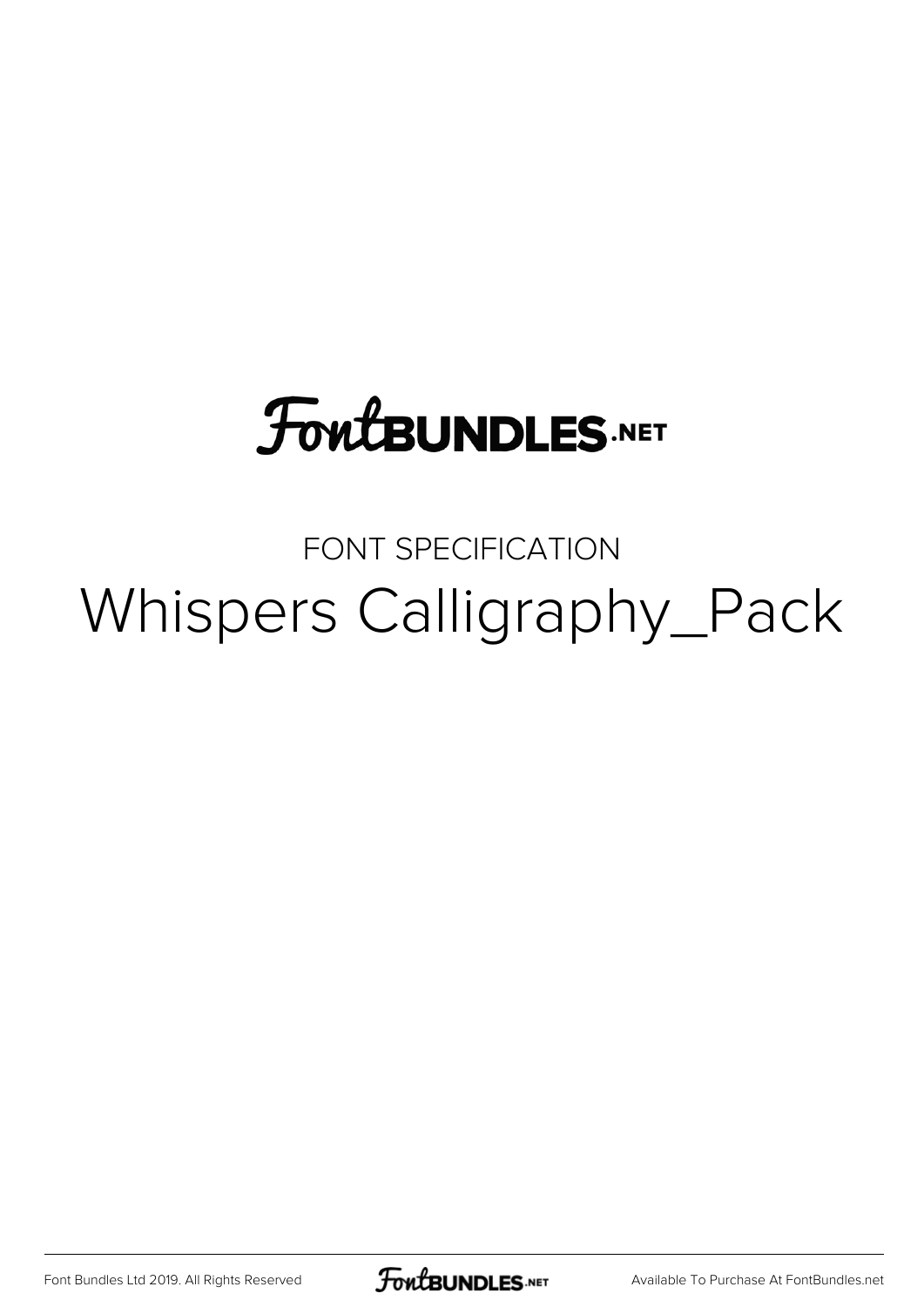## WHISPERS CALIGRAPHY\_essential\_BOLD -Regular

**Uppercase Characters** 

ABCDEFGHJ<br>IRLMNOPQR  $\mathcal{E}\mathcal{T}$ UVWXYZ



**Numbers** 

# 0123456789

#### Punctuation and Symbols

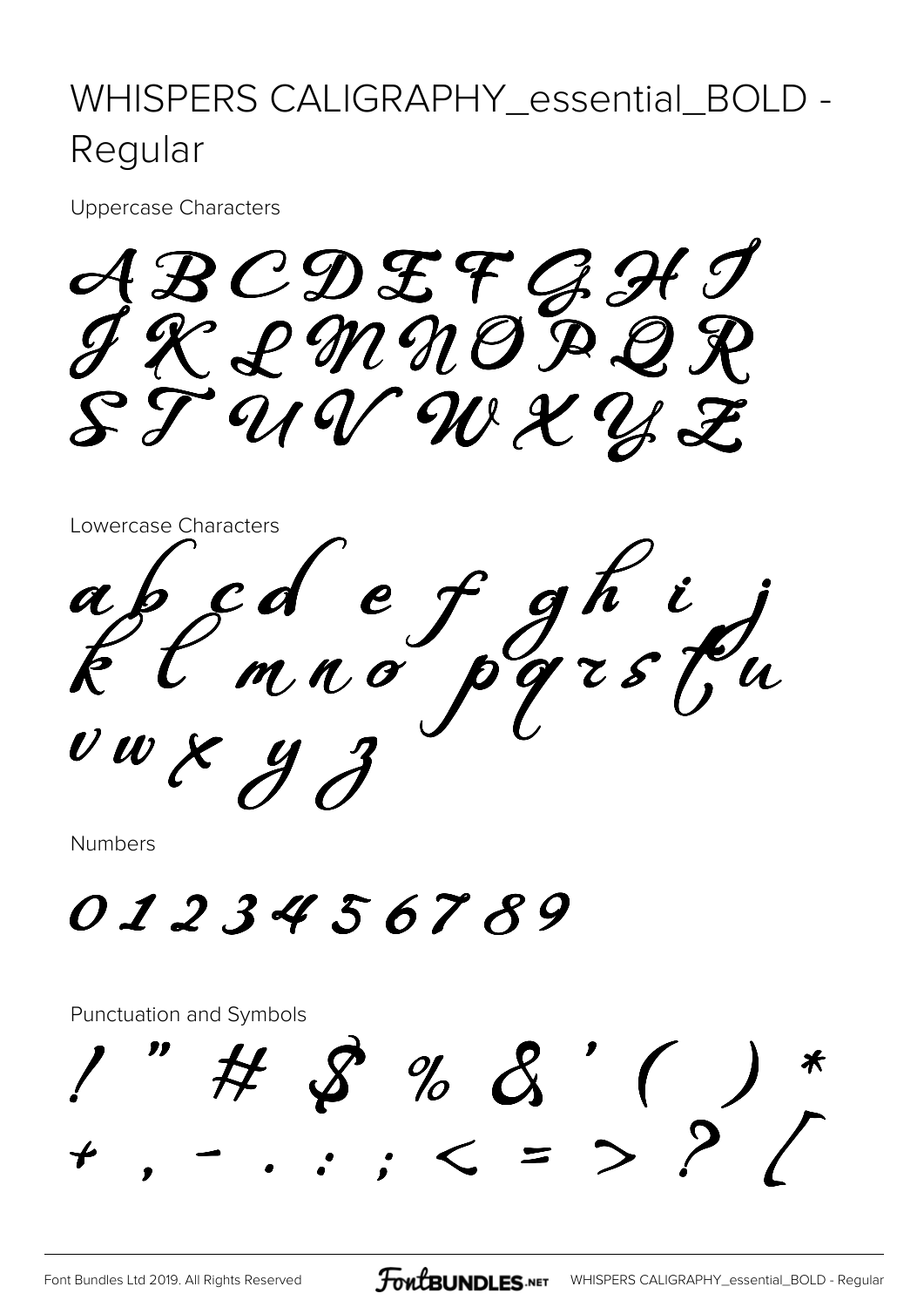**\ ] ^ \_ { | } ¡ ¢ £ ¤ ¥ ¦ § ¨ © ª « ¬ ® ¯ ° ± ² ³ ´ µ ¶ · ¸ ¹**  $\begin{array}{ccc} 0 & & \rightarrow & \frac{1}{4} & \frac{1}{2} & \frac{3}{4} \end{array}$ 

**ÀÁÂÃÄÅÆÇ È**

**É Ê ËÌ Í Î Ï Ð Ñ**

# **Ò Ó Ô Õ Ö × Ø ÙÚ**

**ÛÜÝ Þ ß à á â ã**

[Font Bundles Ltd 2019. All Rights Reserved](https://fontbundles.net/) **FoutBUNDLES.net** [WHISPERS CALIGRAPHY\\_essential\\_BOLD - Regular](https://fontbundles.net/)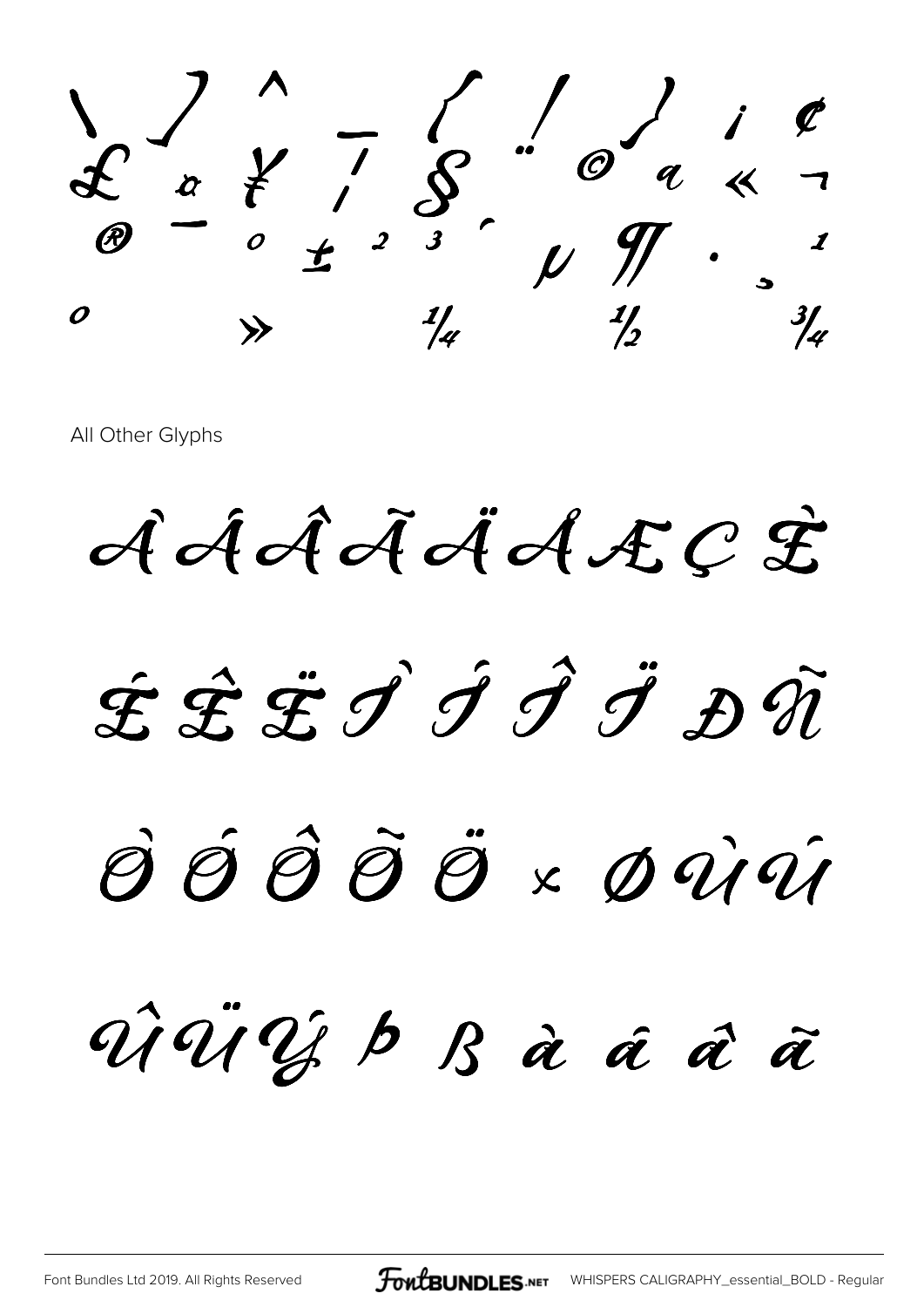ä å æ ç è é é ë i  $\hat{i}$   $\hat{i}$   $\hat{d}$   $\hat{d}$   $\hat{\sigma}$   $\hat{\sigma}$   $\hat{\sigma}$ ö÷øûúûü jb  $\ddot{g}$  $\boldsymbol{o}$  $\boldsymbol{\mathcal{C}}$ ,,  $\uparrow$   $\downarrow$  ... < > / F & Pfst Nº m d 1 I

**FoutBUNDLES**.NET WHISPERS CALIGRAPHY\_essential\_BOLD - Regular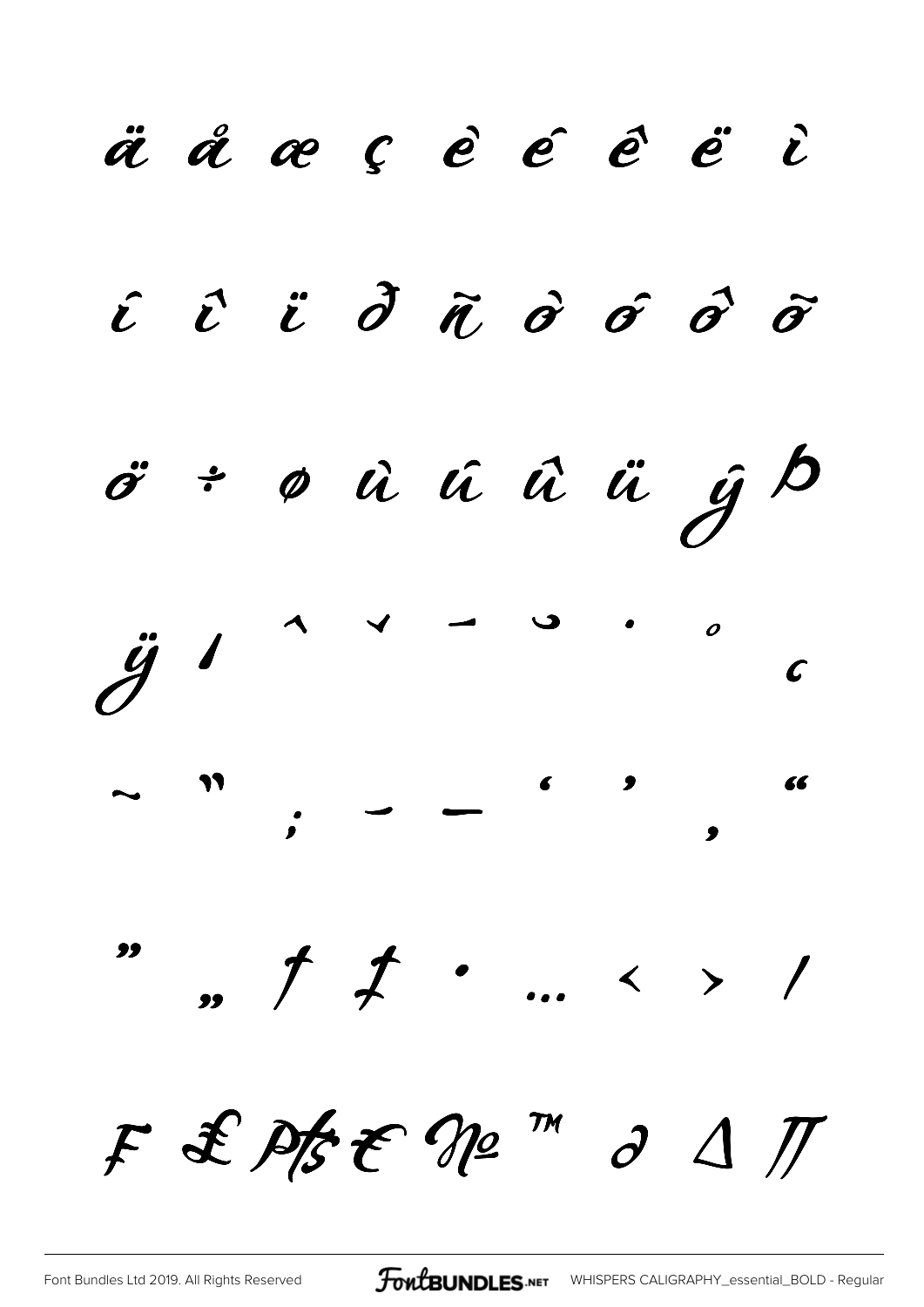**∑ − ∕ ∙ √ ∞ ∫ ≈ ≤ ≥ ff flfflst**

[Font Bundles Ltd 2019. All Rights Reserved](https://fontbundles.net/) **FoutBUNDLES.NET** [WHISPERS CALIGRAPHY\\_essential\\_BOLD - Regular](https://fontbundles.net/)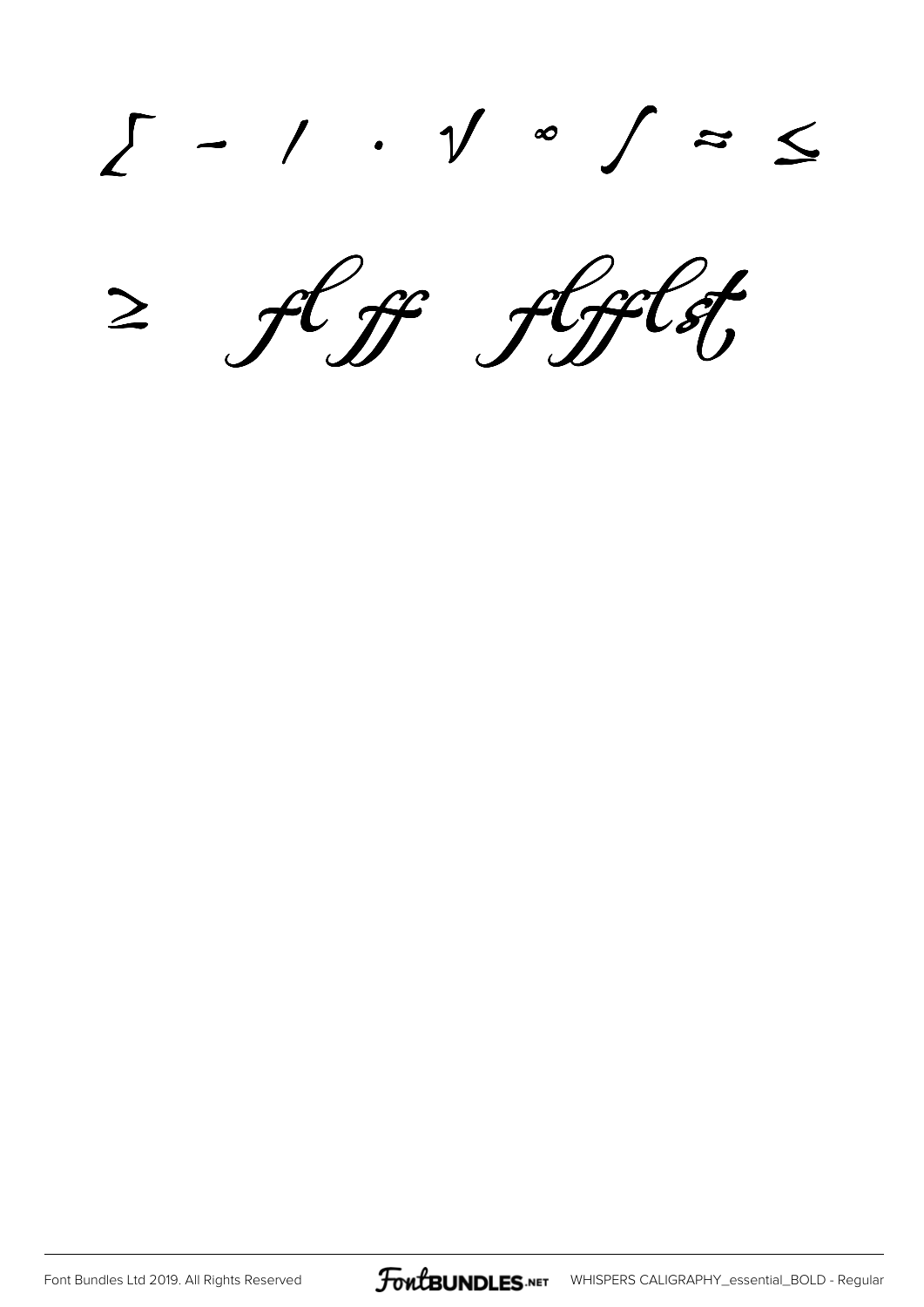## WHISPERS CALLIGRAPHY\_essential -Regular

**Uppercase Characters** 

ABCDEFGHJJ<br>KLMNOPQRST UVWXYZ



**Numbers** 

0123456789

#### Punctuation and Symbols

"#8%8'()\*+<br>-... < = > ? /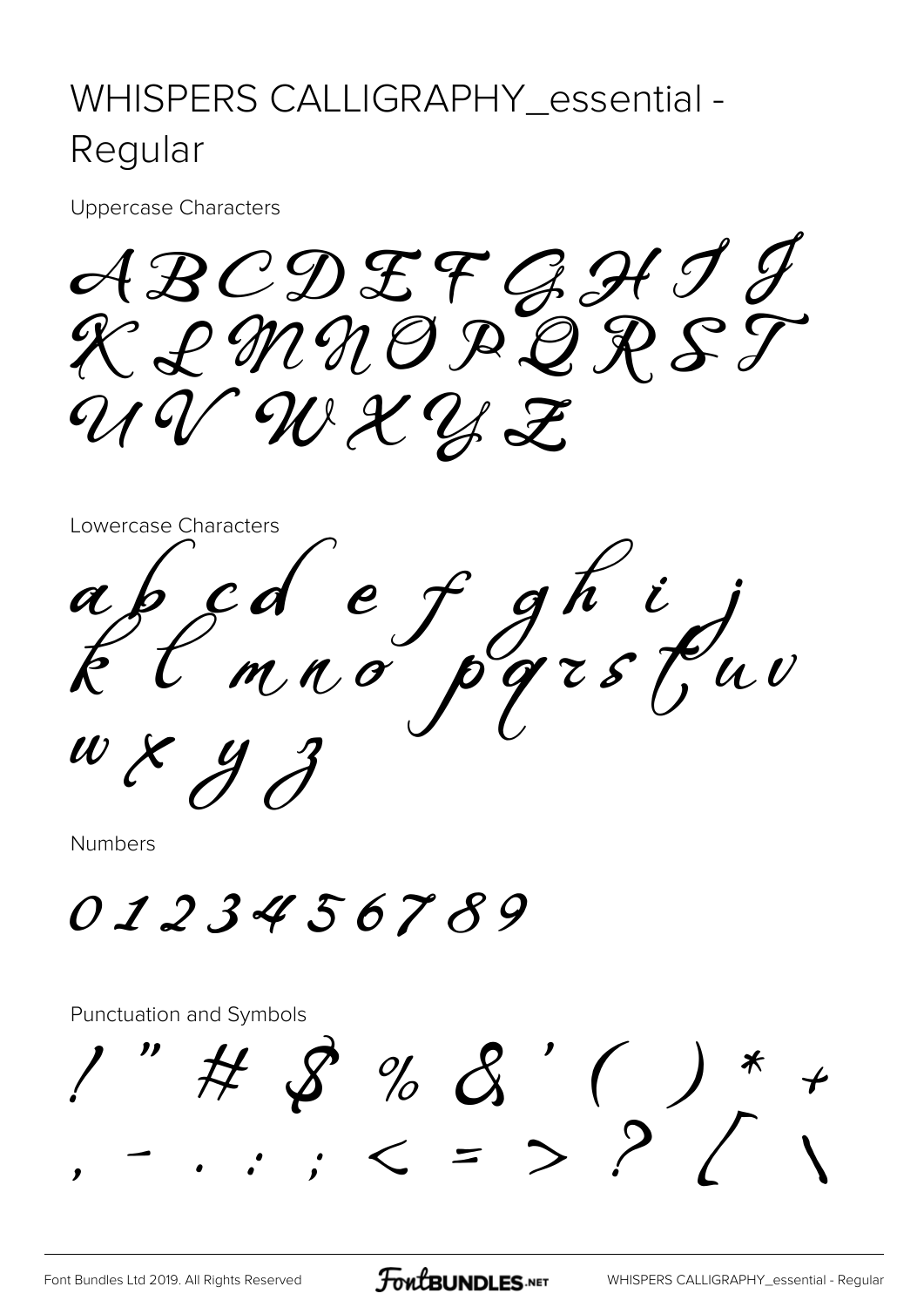

AÁÃÃÁAÆÇÊ

ÉÊËJJJJDŨ

SŚŜÕÖ×DÙÚ

ViViJb B à á à ã

**FoutBUNDLES.NET**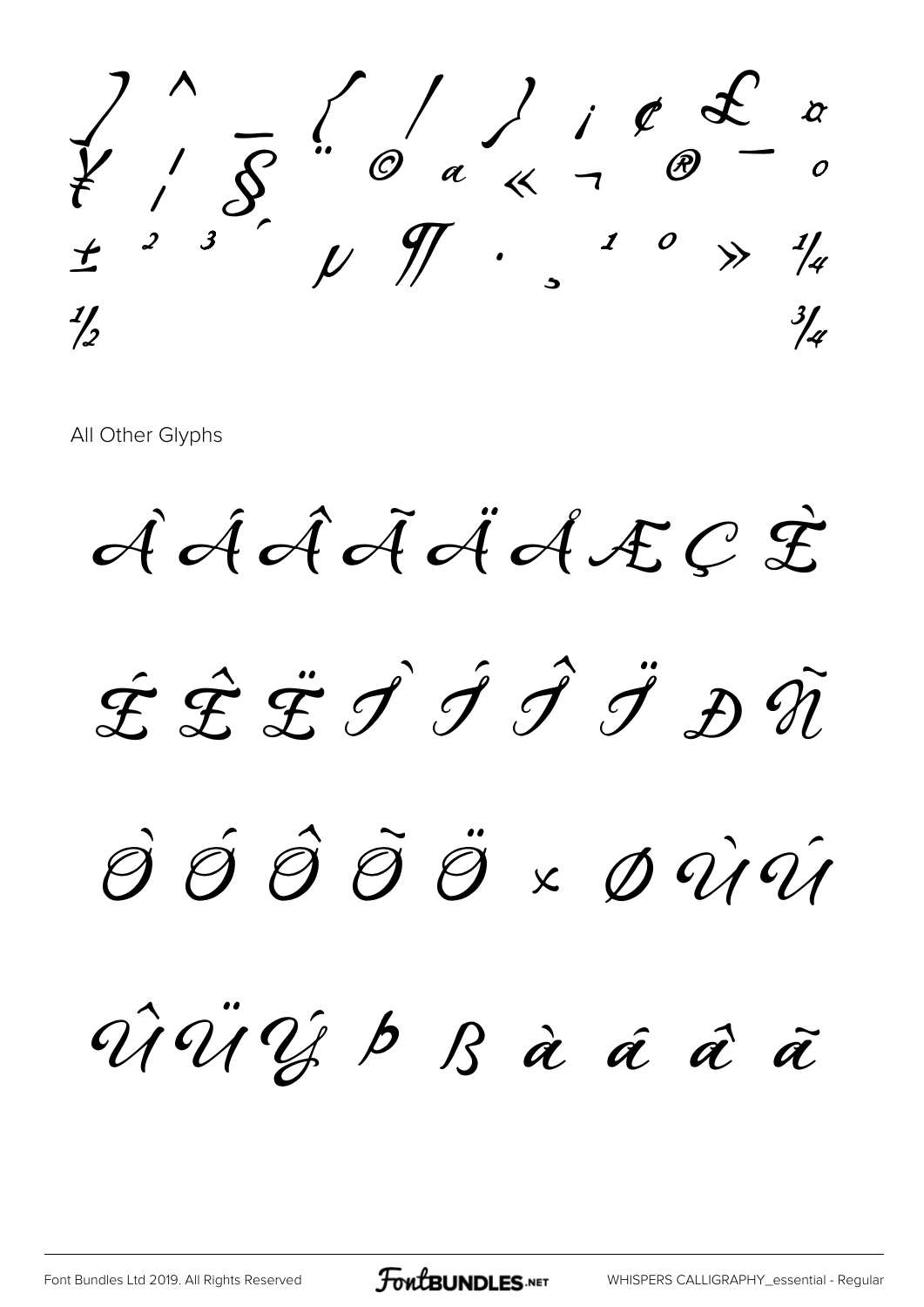ä å æ ç è é é ë i  $\hat{c}$   $\hat{c}$   $\hat{c}$   $\hat{\sigma}$   $\hat{\sigma}$   $\hat{\sigma}$   $\hat{\sigma}$   $\hat{\sigma}$  $\ddot{\sigma}$  ÷  $\phi$   $\dot{u}$   $\dot{u}$   $\ddot{u}$   $\ddot{u}$   $\dot{y}$   $\dot{\beta}$  $\ddot{g}$  $\overline{\phantom{a}}$  $\overline{O}$  $\mathcal{C}$ ,,  $\uparrow$   $\downarrow$  ... < > / " F & Pfst Nº m d 1 /

FontBUNDLES.NET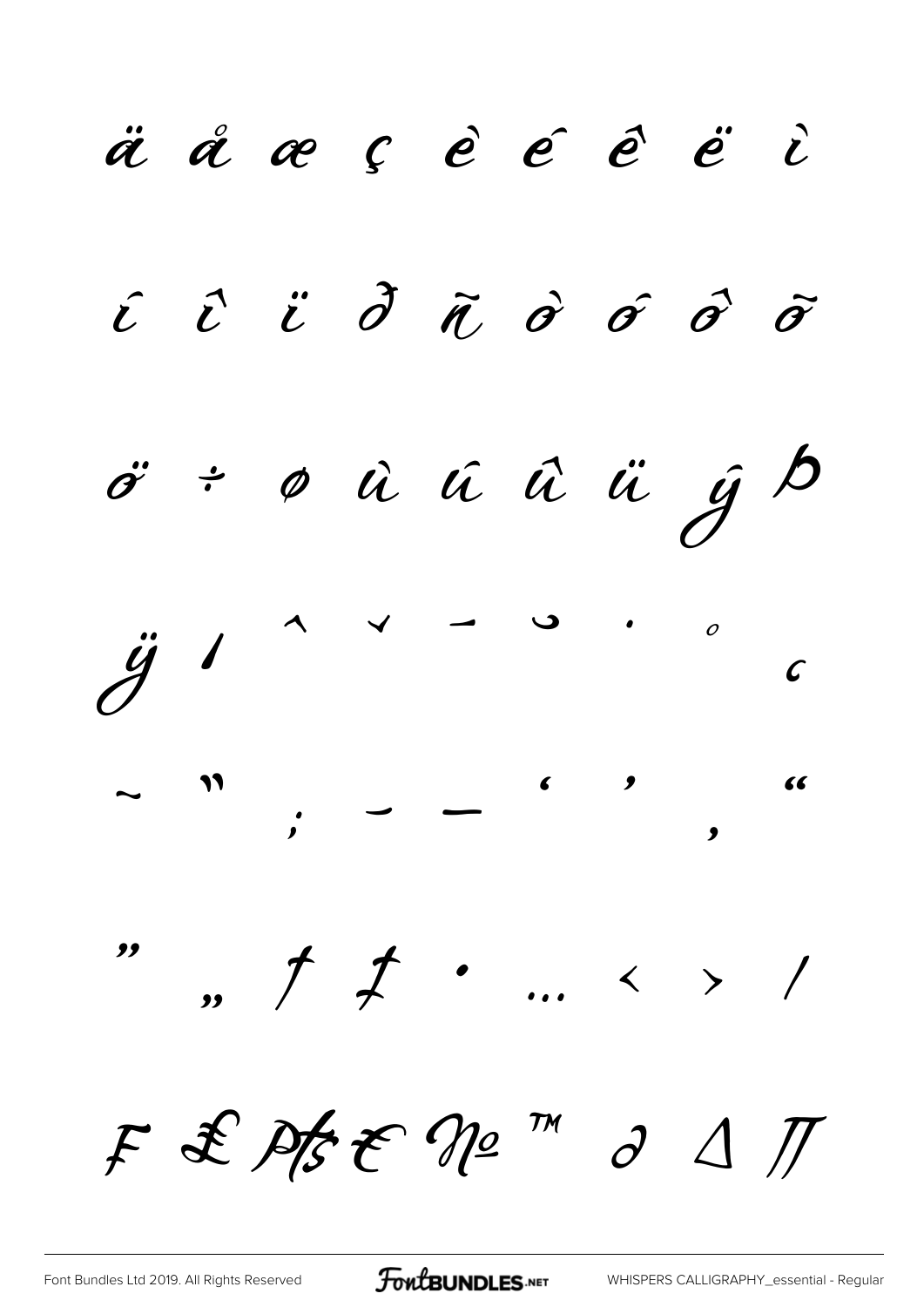∑ − ∕ ∙ √ ∞ ∫ ≈ ≤ ≥ ff flfflst

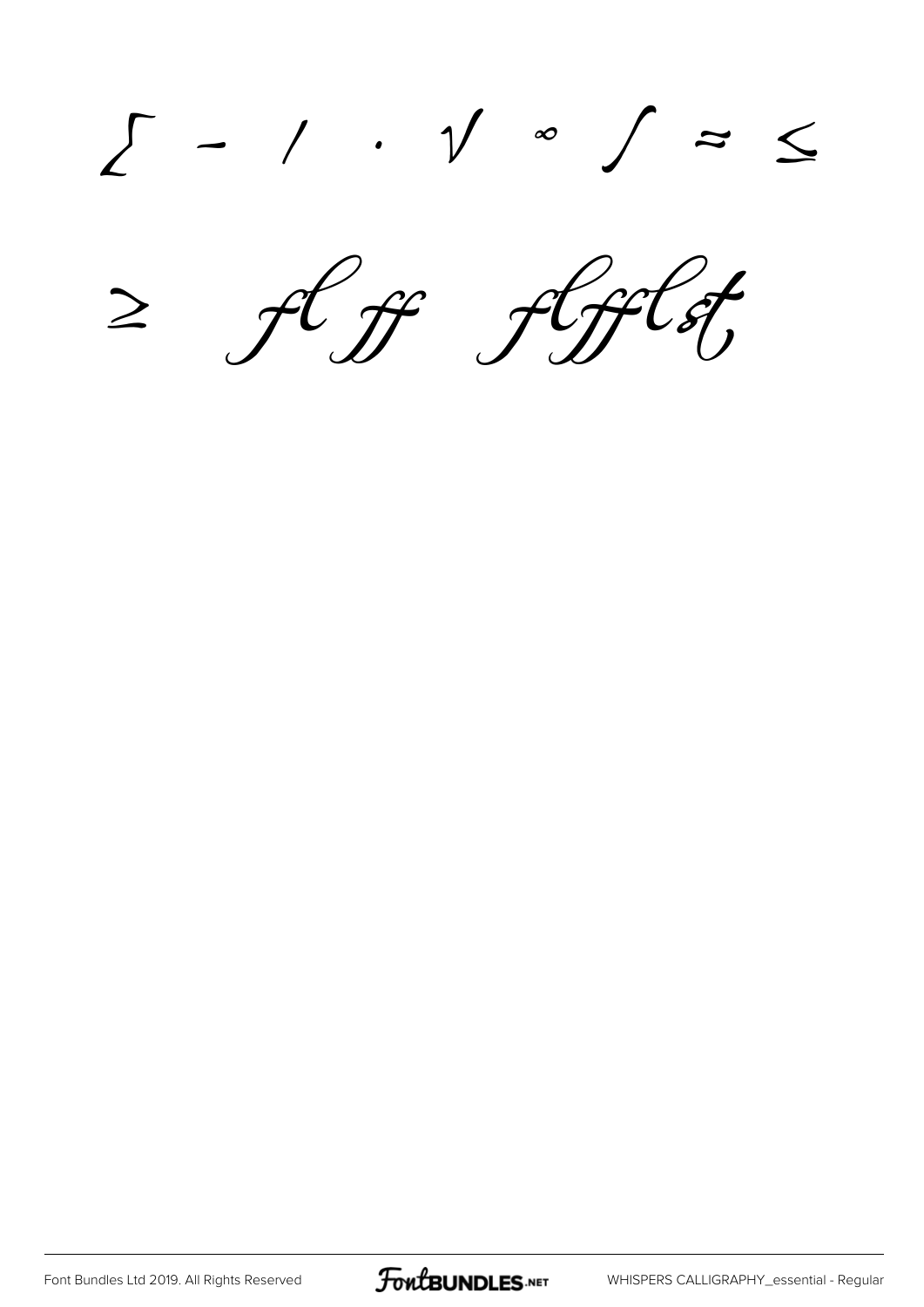## WHISPERS CALLIGRAPHY\_sinuous\_BOLD -Regular

**Uppercase Characters** 

ABCDEFGH<br>TRLM90PQA  $\mathcal{S} \mathcal{T} \bar{\mathcal{U}} \mathcal{U} \mathcal{U} \mathcal{U} \mathcal{X} \mathcal{U} \mathcal{J}$ 



**Numbers** 

0123456789

#### Punctuation and Symbols

 $%$   $\&$  (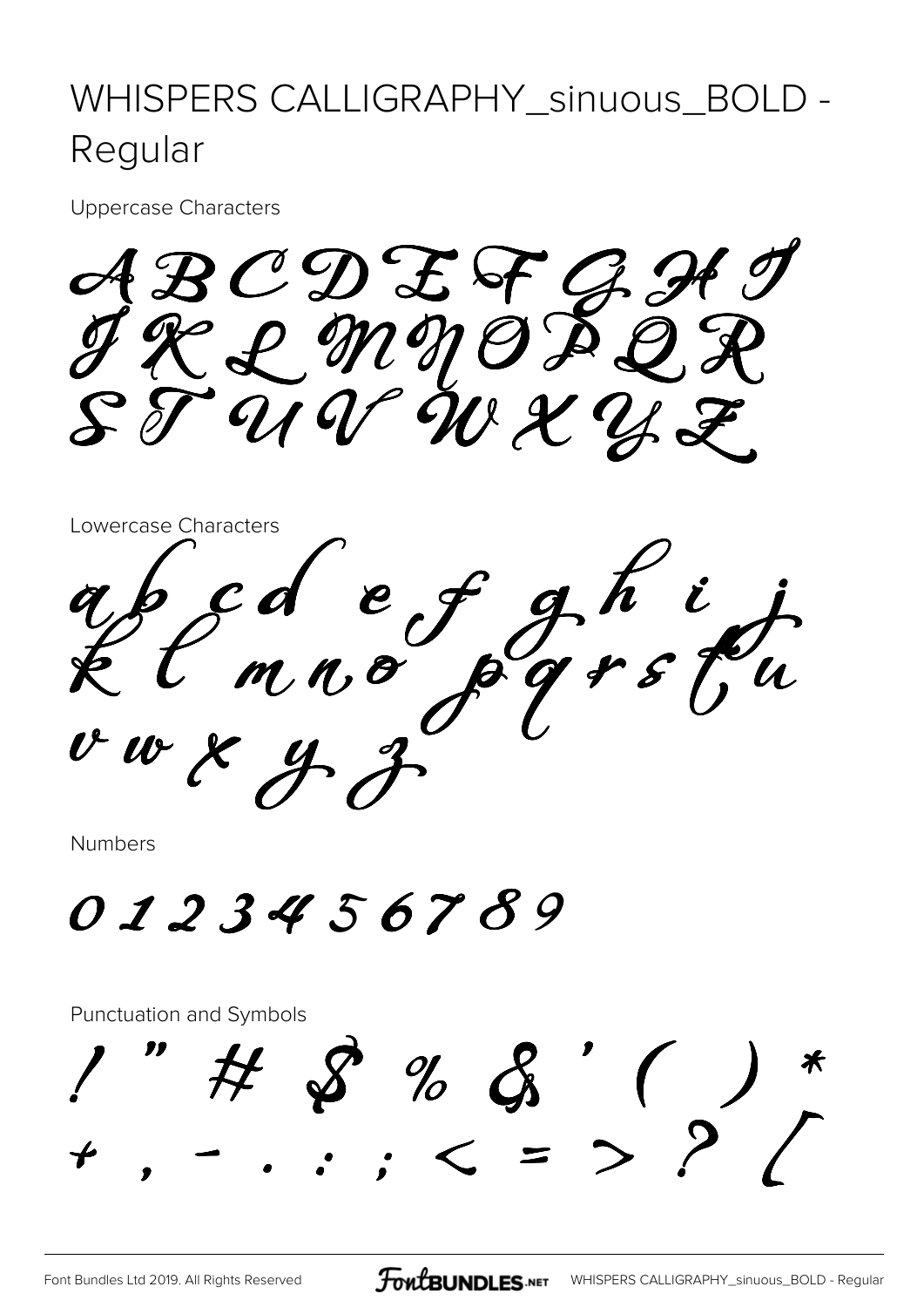$\sum_{\emptyset}$   $\begin{matrix} 1 & 1 & 1 \\ 1 & 1 & 1 \\ 1 & 1 & 1 \end{matrix}$   $\sum_{\emptyset}$   $\sum_{\emptyset}$   $\sum_{\emptyset}$   $\sum_{\emptyset}$   $\sum_{\emptyset}$   $\sum_{\emptyset}$   $\sum_{\emptyset}$   $\sum_{\emptyset}$   $\sum_{\emptyset}$   $\sum_{\emptyset}$   $\sum_{\emptyset}$   $\sum_{\emptyset}$   $\sum_{\emptyset}$   $\sum_{\emptyset}$   $\sum_{\emptyset}$   $\sum_{\emptyset}$   $\sum_{\emptyset}$   $\$ 

AAAAAAAECE

**EÊËÎ Î Î Î Ä ĐŨ** 

SÓÔÕÖרÛÛ

Muies p B à a d'â

**FoutBUNDLES.NET** WHISPERS CALLIGRAPHY\_sinuous\_BOLD - Regular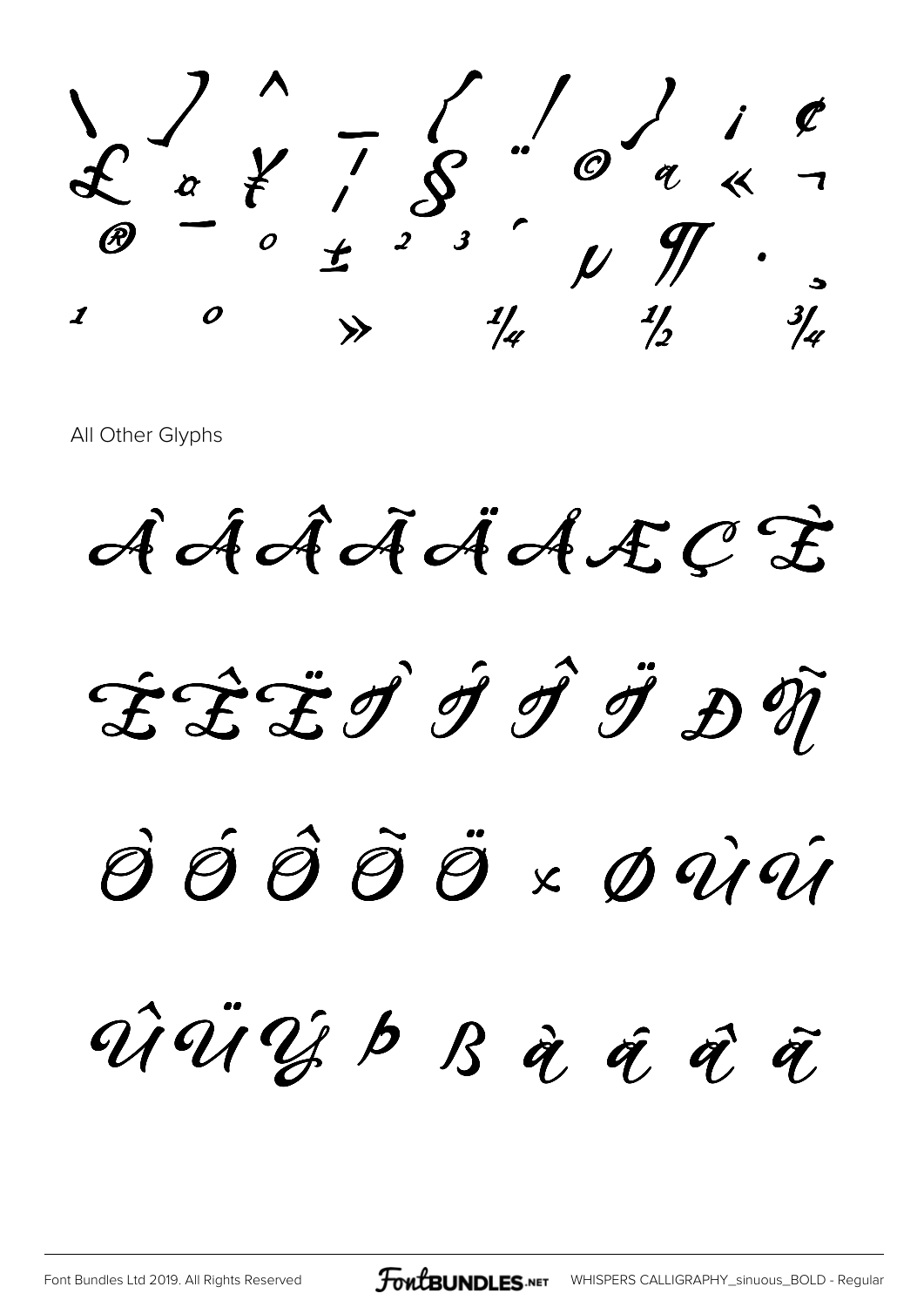ä å æ ç è é é ë i  $\hat{i}$   $\hat{i}$   $\hat{d}$   $\hat{n}$   $\hat{\sigma}$   $\hat{\sigma}$   $\hat{\sigma}$ o<sup>v</sup>: o û û û ü y b  $\ddot{\mathcal{J}}$  $\sim$   $\sim$  $\boldsymbol{o}$  $\boldsymbol{\mathcal{C}}$  $\int f$  ... < > / F & Pfst Nº m d 1 I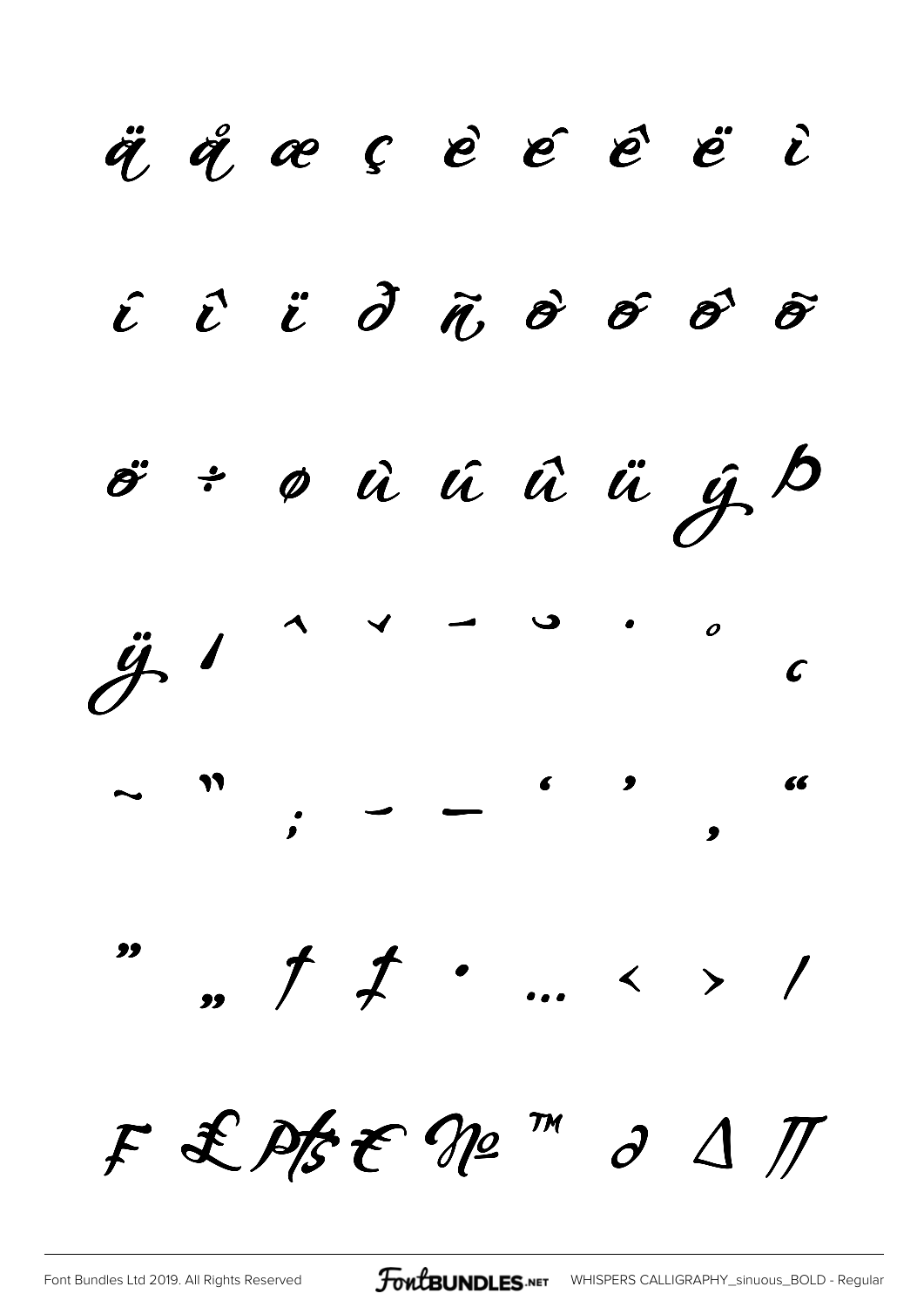**∑ − ∕ ∙ √ ∞ ∫ ≈ ≤**

**≥ffflfflst**

[Font Bundles Ltd 2019. All Rights Reserved](https://fontbundles.net/) **FoutBUNDLES.NET** [WHISPERS CALLIGRAPHY\\_sinuous\\_BOLD - Regular](https://fontbundles.net/)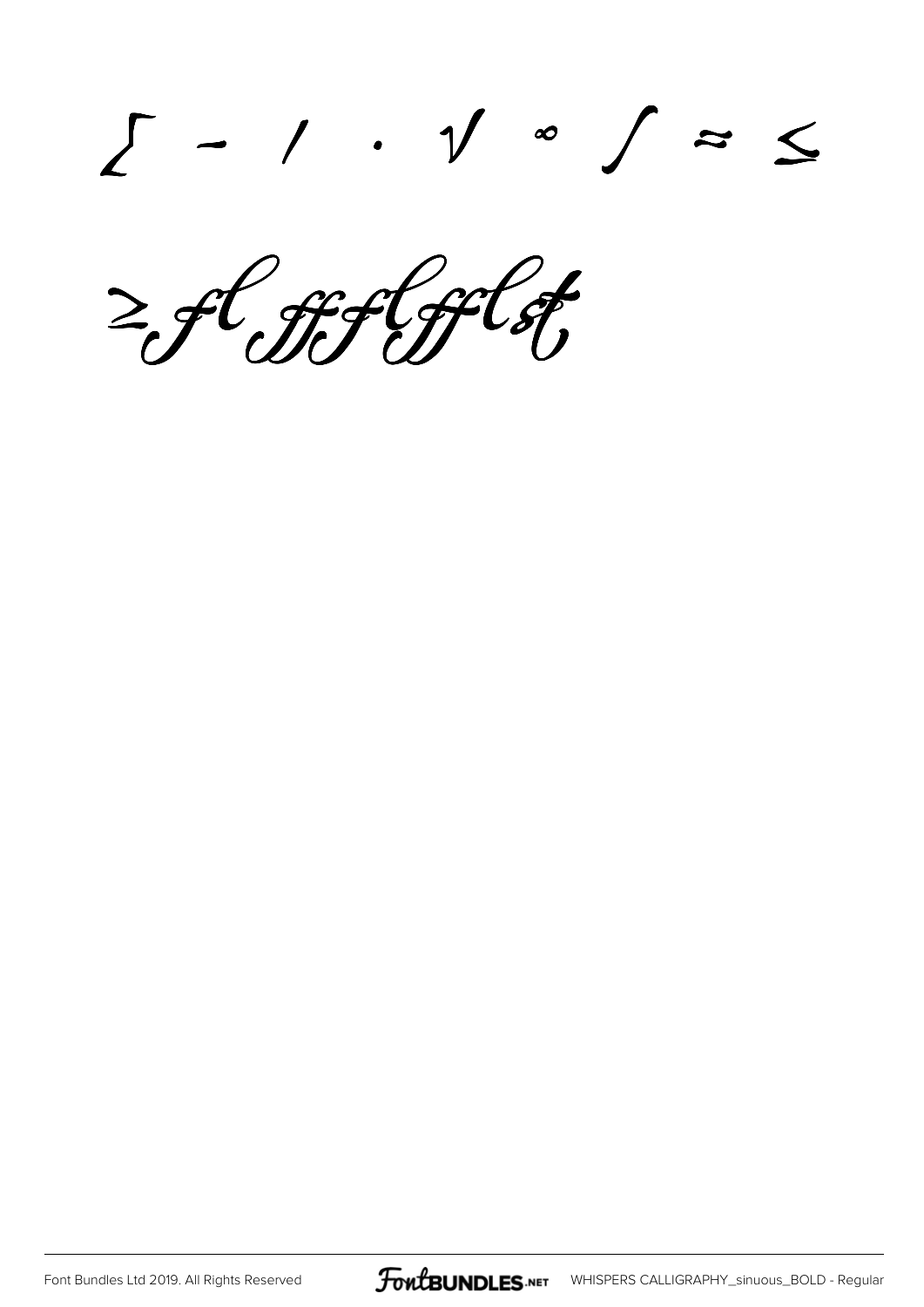#### WHISPERS CALLIGRAPHY\_sinuous - Regular

**Uppercase Characters** 

ABCDEFGH  $\mathcal{E}$ UT WXYZ

Lowercase Characters cd ef ghij<br>mno pgrstuv

**Numbers** 

0123456789

**Punctuation and Symbols**  $\begin{array}{ccccccccc} \text{''} & \text{#} & \text{~} & \text{''} & \text{~} & \text{~} & \text{~} & \text{~} & \text{~} & \text{~} & \text{~} & \text{~} & \text{~} & \text{~} & \text{~} & \text{~} & \text{~} & \text{~} & \text{~} & \text{~} & \text{~} & \text{~} & \text{~} & \text{~} & \text{~} & \text{~} & \text{~} & \text{~} & \text{~} & \text{~} & \text{~} & \text{~} & \text{~} & \text{~} & \text{~} & \$ 

**FoutBUNDLES**.NET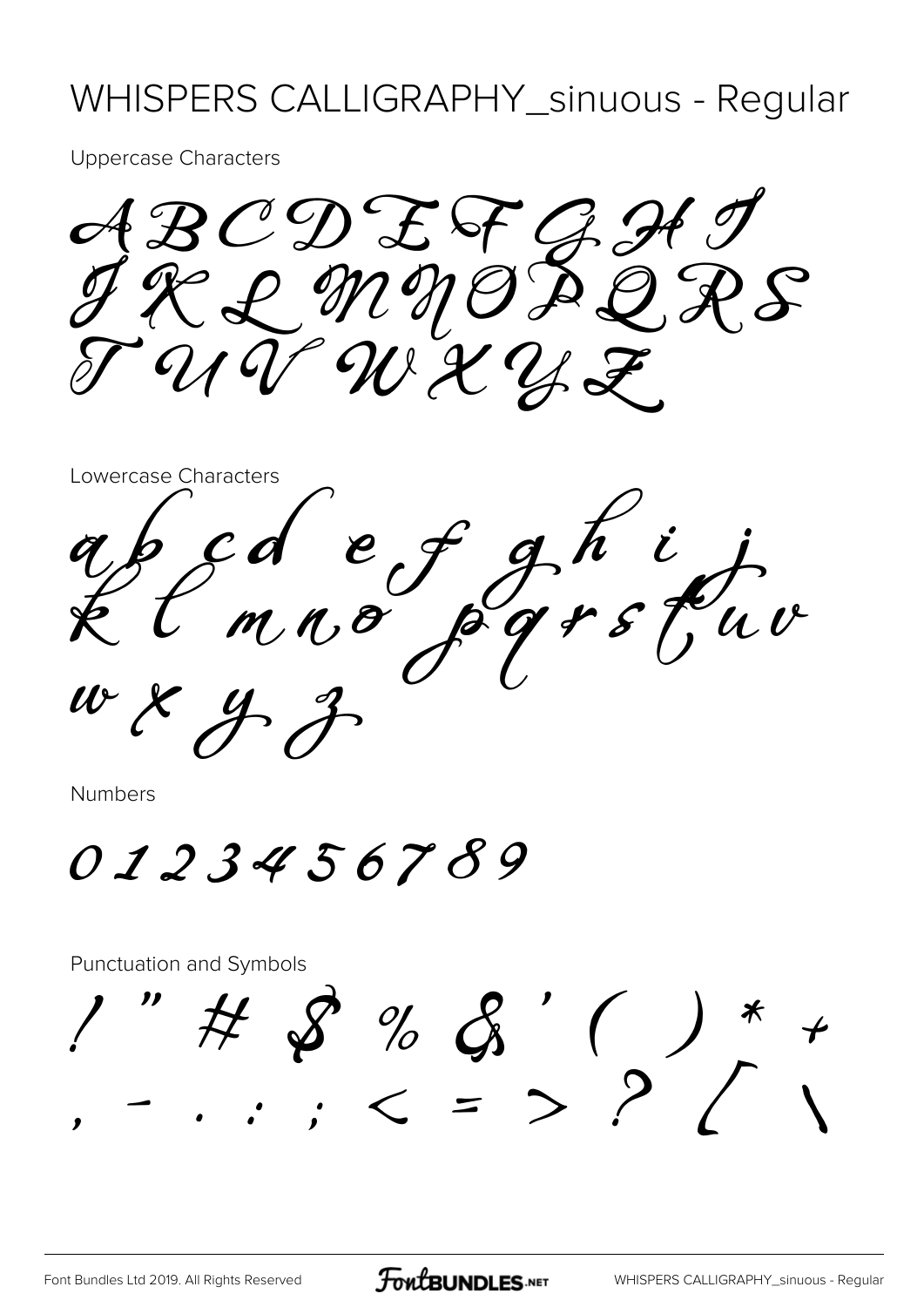

AAAAAAAECE

ÉÊËÎ Î Î Î Ä ĐŨ

SŚŜÕÖ×DÙÚ

ViViJb B à á à à

**FoutBUNDLES.NET**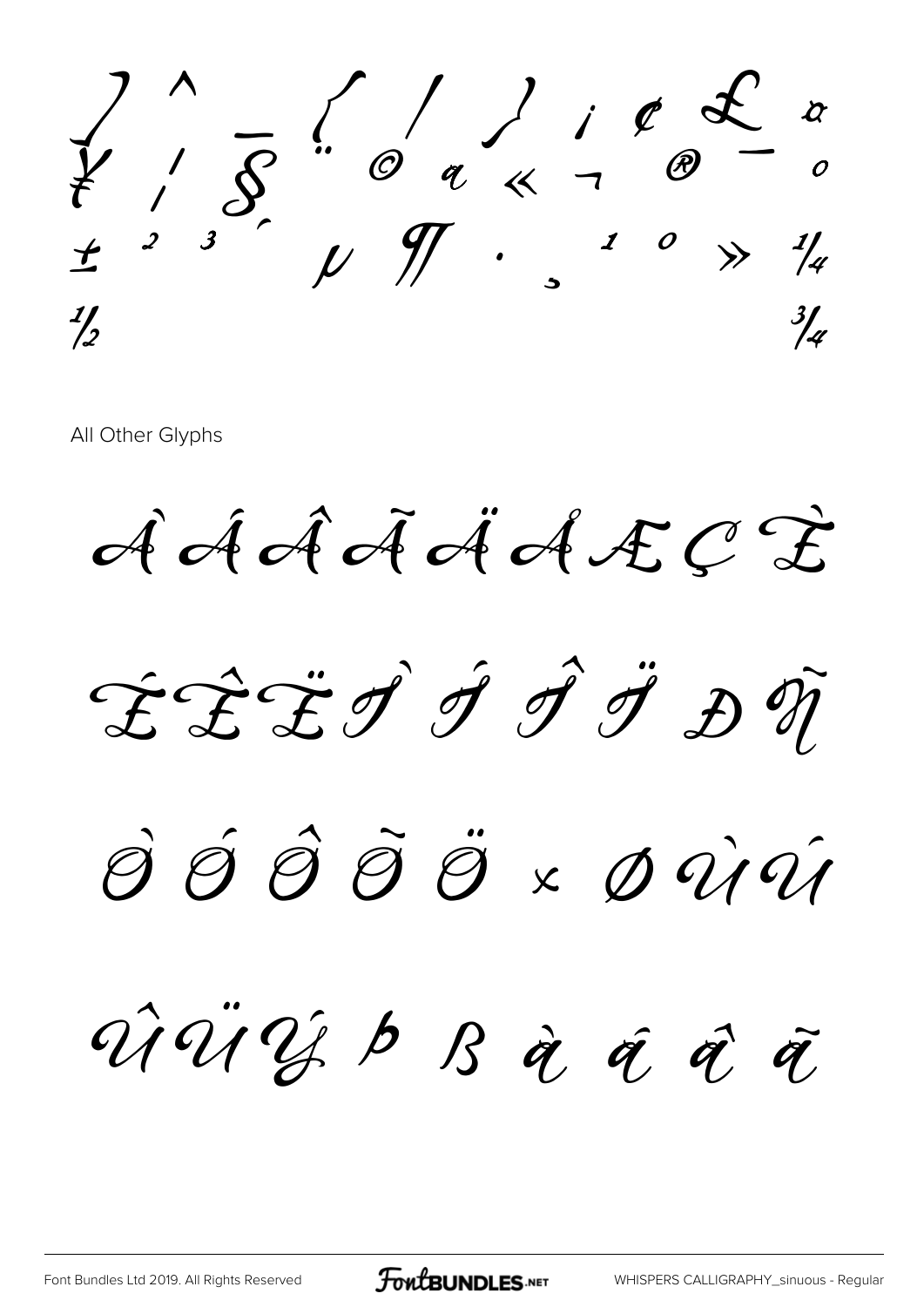ä å æ ç è é é ë i  $\hat{i}$   $\hat{c}$   $\hat{c}$   $\hat{d}$   $\hat{d}$   $\hat{\theta}$   $\hat{\theta}$   $\hat{\theta}$   $\hat{\theta}$  $\ddot{\sigma}$  ÷  $\phi$   $\dot{a}$   $\dot{a}$   $\ddot{a}$   $\ddot{a}$   $\dot{y}$   $\dot{\beta}$  $\ddot{\mathcal{J}}$  $\sim$   $\sim$  $\overline{O}$  $\mathcal{C}$ ",  $\uparrow$   $\downarrow$  ... < > / "  $F$  & Pts & No  $m$  d  $\Delta H$ 

FontBUNDLES.NET